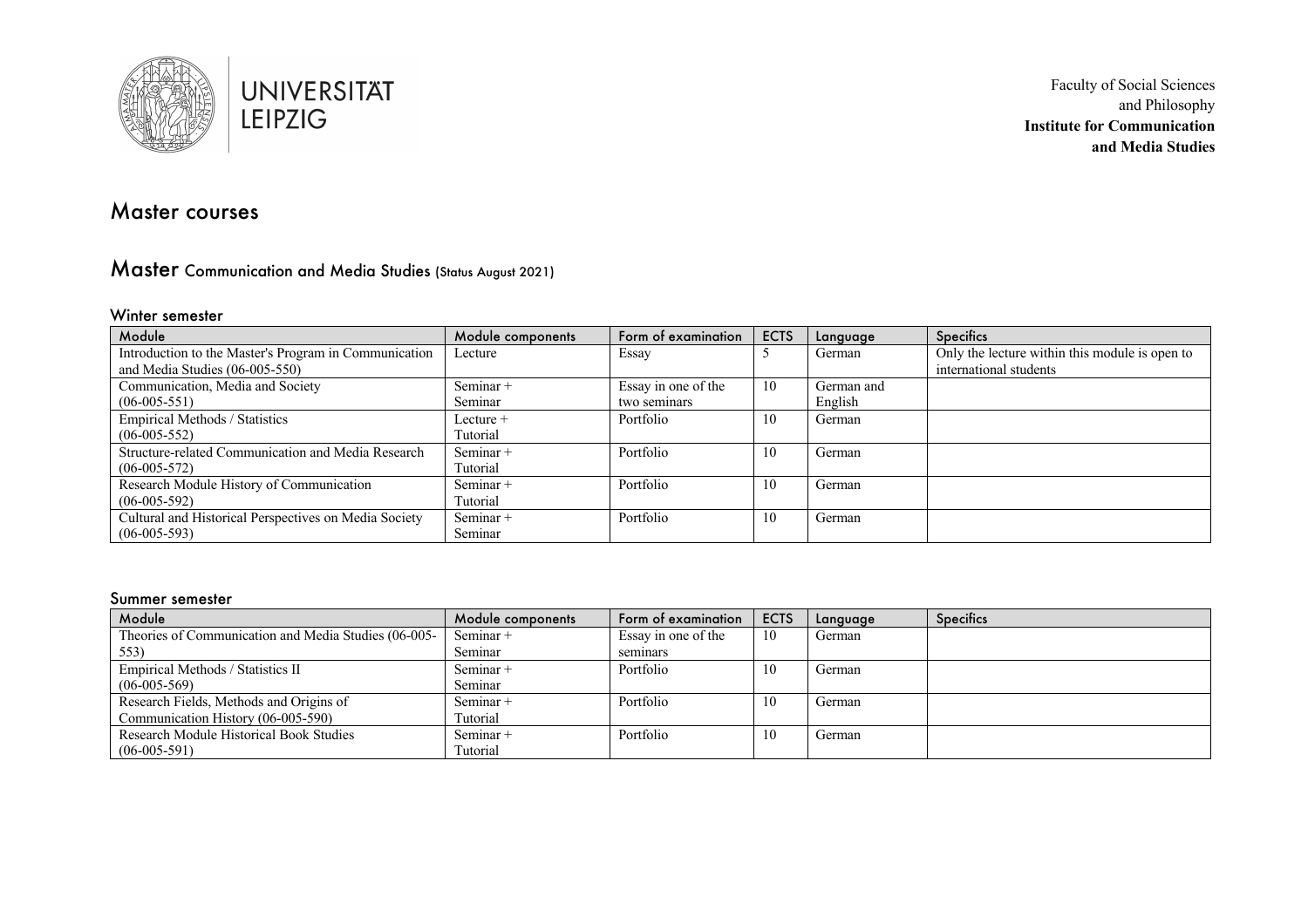## Master Communication Management (Status August 2021)

Prerequisites are English or German level B2 and at least one completed module in the field of PR/strategic communication.

### Winter semester

| Module                                     | Module components     | Form of examination | <b>ECTS</b> | Language   | Specifics                                      |
|--------------------------------------------|-----------------------|---------------------|-------------|------------|------------------------------------------------|
| International Communication                | Lecture               | Portfolio           |             | English    | Only the lecture within this module is open to |
| $(06-005-537)$                             |                       |                     |             |            | international students                         |
| Strategic Communication                    | Lecture +             | Exam                | 10          | German and |                                                |
| $(06-005-542)$                             | Lecture with Tutorial |                     |             | English    |                                                |
| Management and Leadership in Organizations | Lecture +             | Oral exam-          |             | English    |                                                |
| $(06-005-543)$                             | Übung                 |                     |             |            |                                                |

#### Summer semester

| Module                                           | Module components | Form of examination | <b>ECTS</b> | Language | <b>Specifics</b>                               |
|--------------------------------------------------|-------------------|---------------------|-------------|----------|------------------------------------------------|
| Communication Planning and Control               | Tutorial          | Portfolio           |             | German   | Only the lecture within this module is open to |
| $(06-005-546)$                                   |                   |                     |             |          | international students                         |
| Empirical Methods / Statistics II                | Seminar +         | Portfolio           | 10          | German   |                                                |
| $(06-005-569)$                                   | Seminar           |                     |             |          |                                                |
| Digitalization, Technical Innovation and Content | Lecture +         | Portfolio           | 10          | English  | Can be chosen as a complete or partial module  |
| $(06-005-548)$ Komplettmodul                     | Seminar           |                     |             |          |                                                |
| Digitalization, Technical Innovation and Content | Lecture           | Oral exam           |             | English  | Can be chosen as a complete or partial module  |
| $(06-005-548)$ Modulteil I                       |                   |                     |             |          |                                                |
| Digitalization, Technical Innovation and Content | Seminar           | Oral exam           |             | English  | Can be chosen as a complete or partial module. |
| $(06-005-548)$ Modulteil II                      |                   |                     |             |          |                                                |